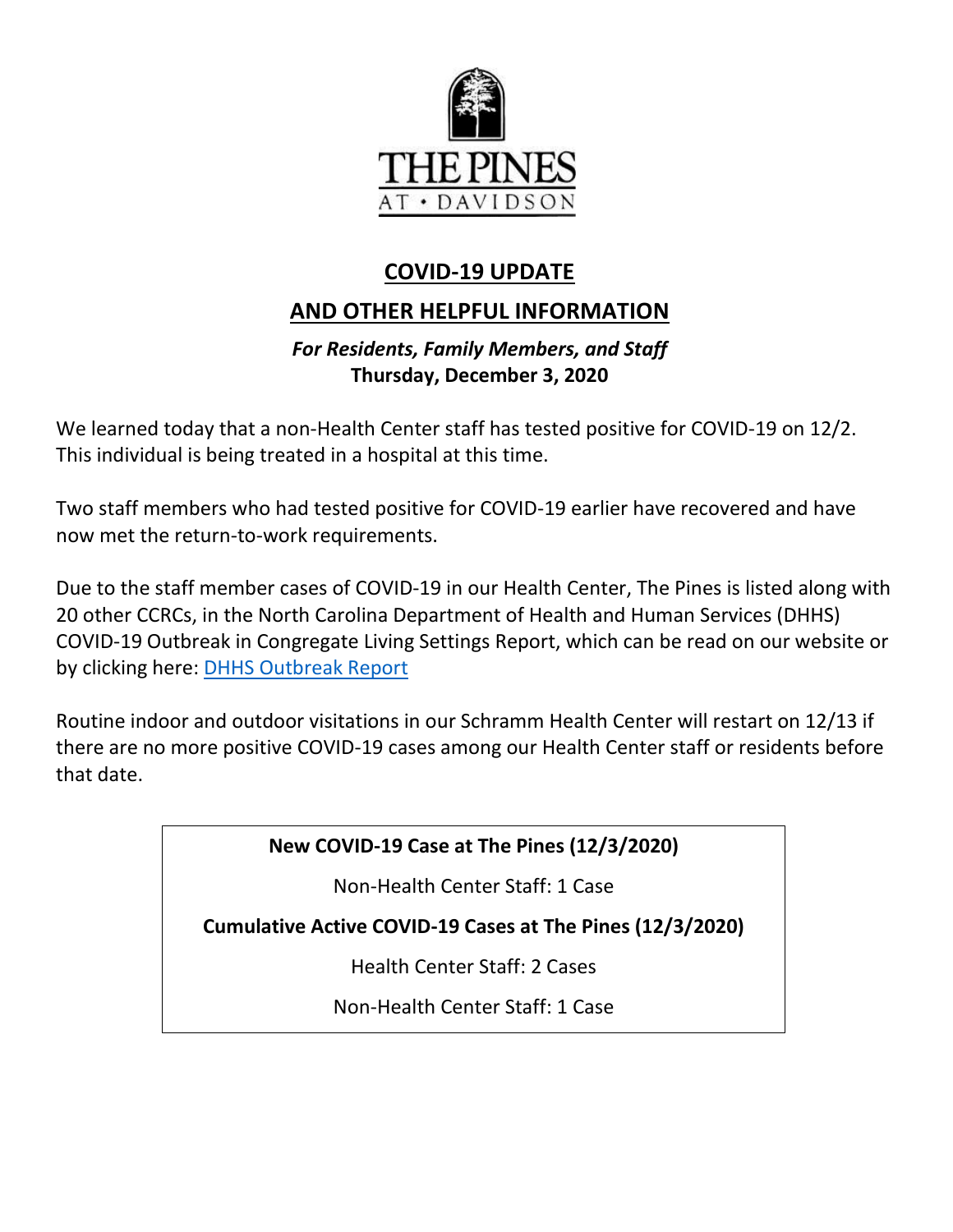## *A Note from Heather McKee, Interim Executive Director and CEO*

Over the last four days, I have had a remarkable introduction to the richly varied and complex life of this community. Meetings (mostly virtual) with members of your Board of Directors, Residents' Council, medical staff, future Poplar Hill Villa residents, construction supervisors and the senior leadership staff have provided me with a deeper understanding of both immediate and long-term needs of this organization.



But it has been my visits with residents, informally thus far, that have been especially rewarding – I have enjoyed meeting many of you while walking on campus or visiting with moviegoers in the Living Room. Seeing you as you engage in the life of The Pines is essential for me to understand both your current experience and hopes for this community. I am looking forward to formal opportunities to meet with many of you, which are being arranged, either near your residence or via Zoom.

With the special insights I have gained this week, I would like to commend Steve Jewell for his leadership of The Pines over the last 5 and half years. His tenure here has been filled with challenging circumstances, and we are grateful for his dedicated service. Tomorrow morning, I hope you will join me in watching a special video tribute, led by Board Chair Harrison Marshall, which recognizes Steve for his commitment to this organization. The following is a link to this video, which will go "live" at 10:00am on Friday, 12/4: [Tribute to Steve Jewell.](https://youtu.be/6szuNq2vlSQ)

On behalf of everyone at The Pines, we wish Steve and his wife Beth our warmest best wishes for their future in Virginia.

### **ADDITIONAL INFORMATION**

### **Temporary Pause on Waited Service Dining**

Due to increasing community spread of COVID-19 in our region, and out of abundance of caution to protect staff and residents, waited sit down dining will be put on a temporary pause beginning this coming Monday, December 7th. Our staff is prepared for all residents to be using our meal delivery service at this time. Thank you for your understanding regarding this temporary pause of services.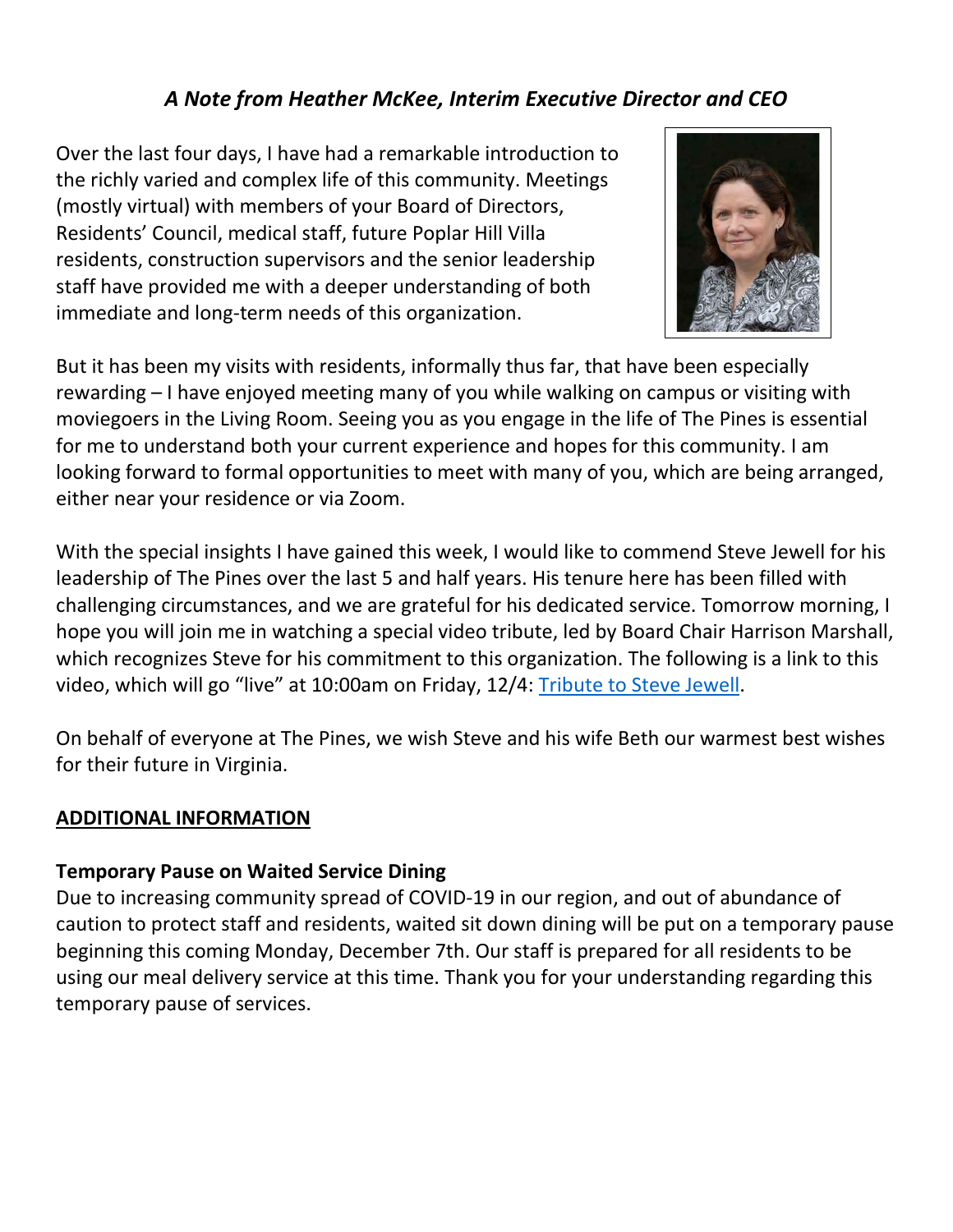### **Decorative Holiday Colors**

December's signature poinsettias have arrived, decorating our Jetton Community Center lobby. Thank you, Carol Cook (pictured left), chair of the Resident Association's Flower Committee, for helping to distribute these decorative holiday plants as well as several lovely flower arrangements (top photo right) donated to The Pines by Rodgers Builders.







### **COVID-19: C.D.C. Quarantine Guideline Change**

You may have heard in the news yesterday that the Centers for Disease Control and Prevention (C.D.C.) shortened the quarantine periods for those who may have been exposed to the coronavirus, depending on local circumstances and resources. Please click on this link to read the C.D.C. recommendation change: [Guidelines.](https://www.cdc.gov/coronavirus/2019-ncov/more/scientific-brief-options-to-reduce-quarantine.html) The Pines' management is examining these guideline changes and considering how these new recommendations may alter current resident and staff quarantine policies.

During their announcement, the C.D.C. also urged all individuals to avoid travel during the holidays. Dr. Henry Walke of the C.D.C. noted yesterday, "The best way to protect yourself and others is to postpone travel and stay home."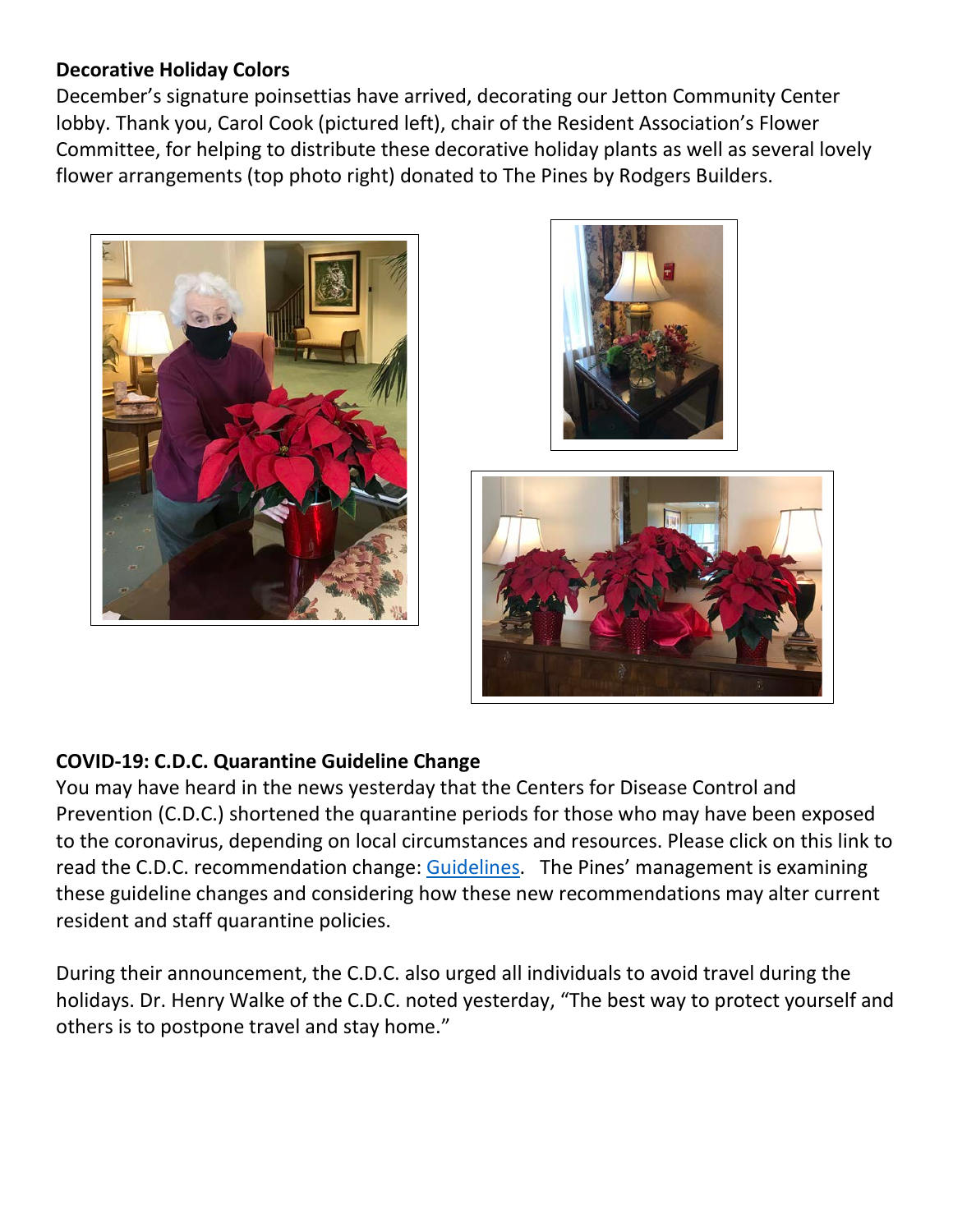## **Helpful Visual Regarding Masks**

Sheila Englebardt, co-chair of the Resident Association's Health Services Committee, shares this useful winter analogy/image related to mask wearing.

Unfortunately, COVID-19 is both invisible and increasingly present in our region. Please remember to wear a mask to help protect yourself and your neighbors.



### **Continuum Update**

Technicians from Continuum should have completed all their initial visits with residents in the Main Building by the end of today (Thursday). If a resident was not home and Continuum was not able to verify or update their devices, a resident can choose one of the following options to complete or verify their upgrade:

- 1. Meet with the Continuum Customer Representative on Monday, December 7th between 9:30am to 1:30pm in the Community Center Living Room. A technician can then accompany the resident to their home and complete the upgrade.
- 2. Call Continuum Customer Service number to set up an appointment on a day that works best for your schedule at 704-235- 6325.

Continuum has also provided residents with detailed remote guides (photo right). Click here to see these again: [Remotes](https://www.mycommunity-center.com/filephotos/463/Continuum%20Remote%20Guide%20Phazr%20%28003%29.pdf)